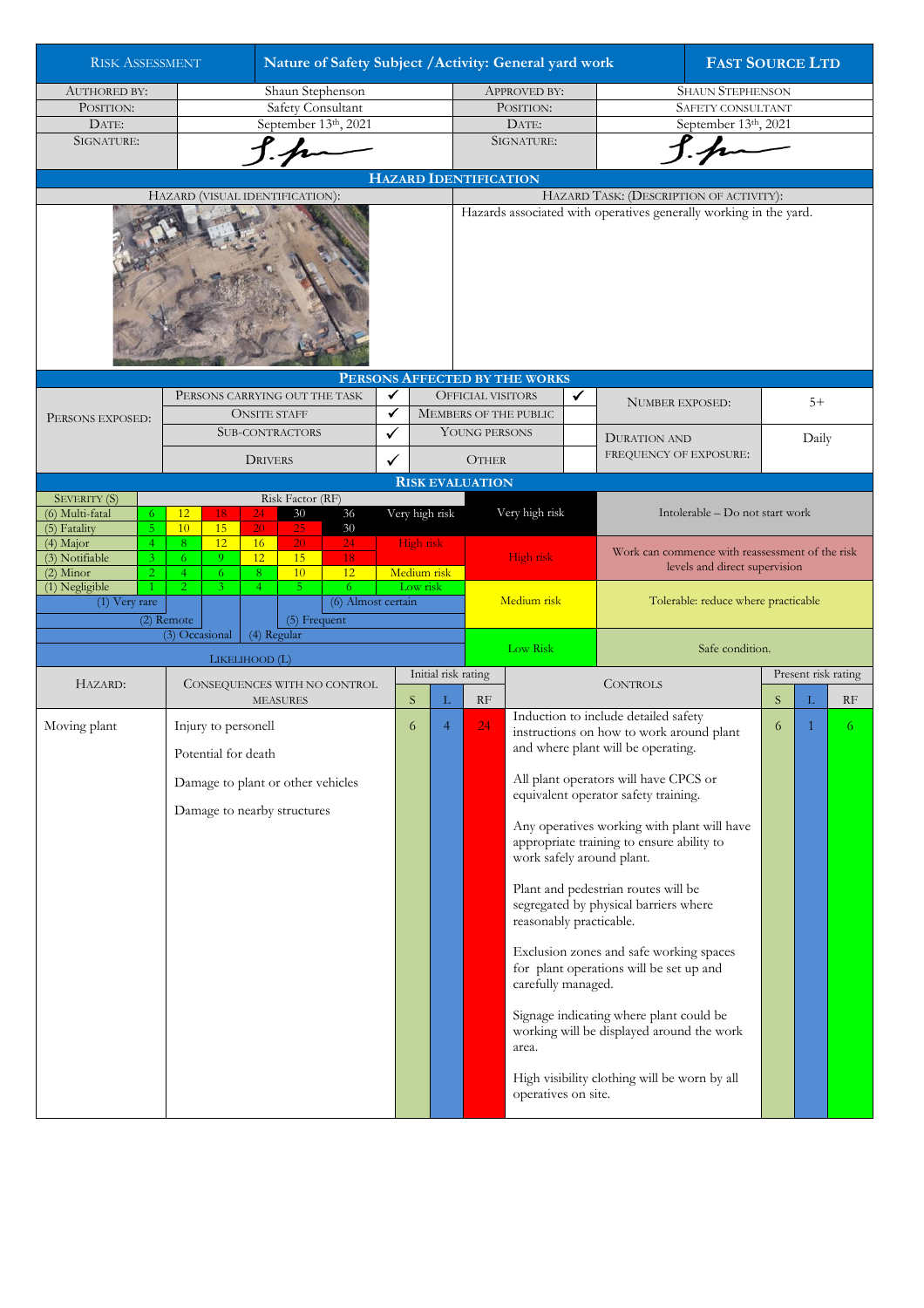| Inexperienced<br>operatives       | Potential for death/injury to operative                                     | 5              | 4              | 20 | Only trained and experienced operatives to<br>work with/near crusher                                                                                 | 5              |                | 5.             |
|-----------------------------------|-----------------------------------------------------------------------------|----------------|----------------|----|------------------------------------------------------------------------------------------------------------------------------------------------------|----------------|----------------|----------------|
|                                   |                                                                             |                |                |    | switch off and remove the keys before<br>leaving the crusher unattended.                                                                             |                |                |                |
| Moving vehicles                   | Injury to personell                                                         | 6              | $\overline{4}$ | 24 | All vehicles report to site office                                                                                                                   | $\overline{4}$ | $\overline{2}$ | 8              |
|                                   | Potential for death                                                         |                |                |    | 11mph speed limit in place throughout                                                                                                                |                |                |                |
|                                   | Damage to plant or other vehicles                                           |                |                |    | Regulated tipping/collection points                                                                                                                  |                |                |                |
|                                   | Damage to nearby structures                                                 |                |                |    | Only designated vehicle and pedestrian                                                                                                               |                |                |                |
|                                   |                                                                             |                |                |    | routes will be used. An operative will be<br>used as a banksman to escort vehicles at any<br>points that vehicles need to cross pedestrian<br>routes |                |                |                |
| Unsecure wagon<br>loads           | Injury to personell                                                         | $\overline{4}$ | 5              | 20 | Loads checked by operator for<br>security/stability                                                                                                  | $\overline{4}$ | 1              |                |
|                                   | Potential for death                                                         |                |                |    | Recommended load capacity will                                                                                                                       |                |                |                |
|                                   | Damage to plant or other vehicles                                           |                |                |    | not be exceeded                                                                                                                                      |                |                |                |
|                                   |                                                                             |                |                |    | The loading process will be managed by a<br>an operative acting as a standby man                                                                     |                |                |                |
| Transporting plant                | Potential for serious injury or fatality if                                 | 5              | 3              | 15 | All plant operators will have CPCS or<br>equivalent operator safety training                                                                         | 5              | 1              | 5 <sup>1</sup> |
|                                   | persons hit by vehicles or plant                                            |                |                |    |                                                                                                                                                      |                |                |                |
|                                   |                                                                             |                |                |    | The low loader driver will be escorted into<br>the site by a banksman                                                                                |                |                |                |
|                                   |                                                                             |                |                |    | The driver will check the low loader is in<br>adequate condition for loading before<br>allowing plant to be loaded on                                |                |                |                |
|                                   |                                                                             |                |                |    | The driver will ensure plant and<br>attachments are secure before leaving the<br>site                                                                |                |                |                |
| Site boundary<br>bordering Esseco | Potential for mulitple fatalities if<br>explosion or fire near sit boundary | 6              | $\overline{4}$ | 24 | No hot works to be carried out near site<br>boundary                                                                                                 | 6              | $\overline{2}$ | 6.             |
| chemical plant                    | spreads to chemical plant                                                   |                |                |    | All general waste skips to be kept away<br>from site boundary                                                                                        |                |                |                |
|                                   |                                                                             |                |                |    | Multiple large containers approximately 35                                                                                                           |                |                |                |
|                                   |                                                                             |                |                |    | cubic metres in size have been placed next<br>to the site boundary to form a barrier                                                                 |                |                |                |
|                                   |                                                                             |                |                |    | between the yard operations and the site<br>boundary                                                                                                 |                |                |                |
|                                   |                                                                             |                |                |    | Continuous communication between the<br>Fast Source management team and the<br>Esseco management team to be maintained                               |                |                |                |
| Lone working                      | Potential death or serious injury to                                        | 5              | 3              | 15 | Lone working will be avoided where<br>possible                                                                                                       | 5              | 1              | 5.             |
|                                   | lone worker                                                                 |                |                |    | Two-way communication such as with<br>personal radios should be maintained<br>between the site management team and the<br>lone worker                |                |                |                |
|                                   |                                                                             |                |                |    | A lone working permit must be completed<br>by the lone worker and approved by a                                                                      |                |                |                |
|                                   |                                                                             |                |                |    | member of the site management team                                                                                                                   |                |                |                |
|                                   |                                                                             |                |                |    | before any lone working is to be carried out                                                                                                         |                |                |                |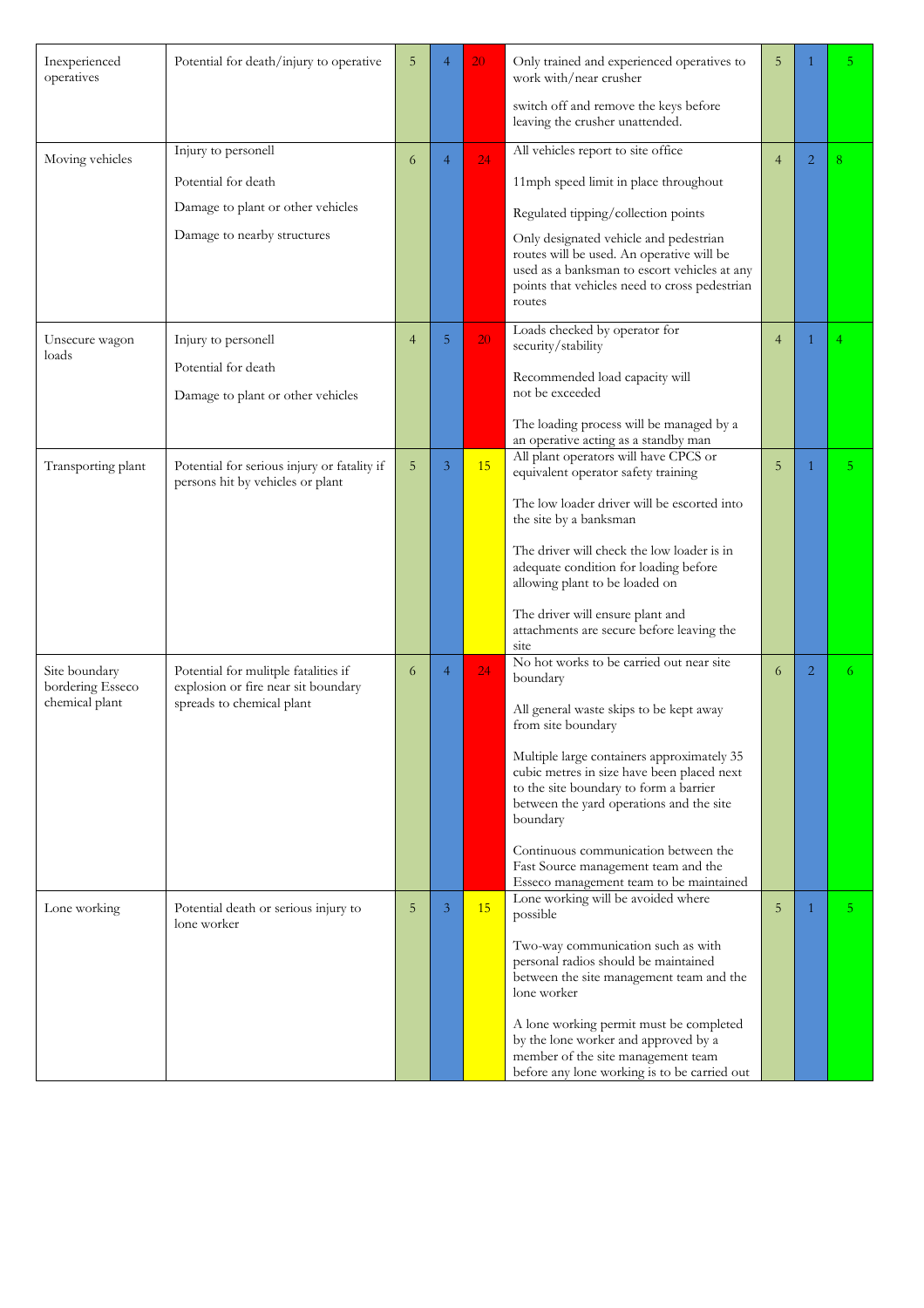| Use of Screener            | Injury to personnel                                                        | 3              | $\overline{4}$ | 12             | Operatives to use remote facility when<br>transporting screener                                                                                                                      |                |   |                |
|----------------------------|----------------------------------------------------------------------------|----------------|----------------|----------------|--------------------------------------------------------------------------------------------------------------------------------------------------------------------------------------|----------------|---|----------------|
|                            | Noise                                                                      |                |                |                |                                                                                                                                                                                      |                |   |                |
|                            |                                                                            |                |                |                | Remote controls to be kept in weighbridge<br>cabin when not in use                                                                                                                   |                |   |                |
|                            |                                                                            |                |                |                | Screener must be switched off, isolated and                                                                                                                                          |                |   |                |
|                            |                                                                            |                |                |                | lockout padlocks put in place before any<br>maintenance work can begin                                                                                                               |                |   |                |
|                            |                                                                            |                |                |                | Operatives to keep a 5 metre distance from<br>screener whilst in use                                                                                                                 |                |   |                |
|                            |                                                                            |                |                |                | Only trained and competent operatives to<br>maintain screener                                                                                                                        |                |   |                |
| Water filled sump          | Potential death or serious injury if<br>persons fall into sump             | 5              | $\overline{4}$ | 20             | During normal working hours (7am - 4 pm)<br>the sump will be surrounded by physical<br>barriers                                                                                      | 5              | 1 | 5 <sup>1</sup> |
|                            |                                                                            |                |                |                | Out of hours the sump will be covered by<br>heavy steel plates that would be difficult for<br>a person to lift                                                                       |                |   |                |
|                            |                                                                            |                |                |                | The sump will have warning signage<br>displayed around it to ensure people who go<br>near it are adequately warned                                                                   |                |   |                |
| Trespassers                | Potential for death or serious injury to<br>trespasser and site operatives | 5              | $\overline{4}$ | 20             | During normal working hours (7am - 4 pm)<br>site will be monitored by the site manager<br>and any trespassers will be made to leave                                                  | 5              | 1 | 5.             |
|                            |                                                                            |                |                |                | Site is kept secure over night with a padlock<br>on the main gate and a 3 metre boundary<br>fence surrounding the site                                                               |                |   |                |
|                            |                                                                            |                |                |                | The site manager will check for any signs of<br>trespassing every morning and report any<br>signs of trespassing to the directors who<br>will then review the site security measures |                |   |                |
| Tipper skips               | Potential for serious injury if persons<br>trap body parts in tipper skip  | $\overline{4}$ | 3              | 12             | All operatives to stay a safe distance from<br>tipper skip when being unloaded                                                                                                       | $\overline{4}$ | 1 | 4              |
|                            |                                                                            |                |                |                | A long tool should be used to push/pull the<br>lever to avoid body parts being trapped.                                                                                              |                |   |                |
| Use of submersible<br>pump | Potential for serious/minor injury<br>from using pump                      | 3              | 3              | 9 <sup>°</sup> | Operative will follow the operators<br>instructions for use                                                                                                                          | 3              |   |                |
|                            |                                                                            |                |                |                | Operative will check the pump for damage<br>before use and will quarantine if damaged                                                                                                |                |   |                |
|                            |                                                                            |                |                |                | All electrical equipment will be PAT tested                                                                                                                                          |                |   |                |
| Slips, trips and falls     | Potential for tripping over debris or<br>tools                             | 3              | $\overline{4}$ | 12             | Designated walkways will be created using<br>excavators and physical barriers where<br>reasonably practicable                                                                        | $\overline{3}$ | 1 | 3 <sup>1</sup> |
|                            | Potential for serious injury                                               |                |                |                | Good housekeeping will be maintained,                                                                                                                                                |                |   |                |
|                            | Excavator operator could trip when<br>entering/exiting excavator           |                |                |                | among operatives; walkways kept clear etc.<br>This will be reinforced with toolbox talks                                                                                             |                |   |                |
|                            |                                                                            |                |                |                | A stable 3 in 1 access ramp should be<br>constructed by the operator to allow easy<br>access to/from the excavator                                                                   |                |   |                |
| Working at height          | Injury to personell                                                        | 5              | 3              | 15             | Work at height will be avoided where                                                                                                                                                 | 5              | 1 | 5.             |
|                            | Potential for death                                                        |                |                |                | possible                                                                                                                                                                             |                |   |                |
|                            |                                                                            |                |                |                | Only means of access that have been<br>checked by a competent person and<br>deemed as safe can be used                                                                               |                |   |                |
|                            |                                                                            |                |                |                | Long tools should be used where possible<br>to avoid work at height                                                                                                                  |                |   |                |
|                            |                                                                            |                |                |                | The system must be continually monitored.<br>And reviewed annually                                                                                                                   |                |   |                |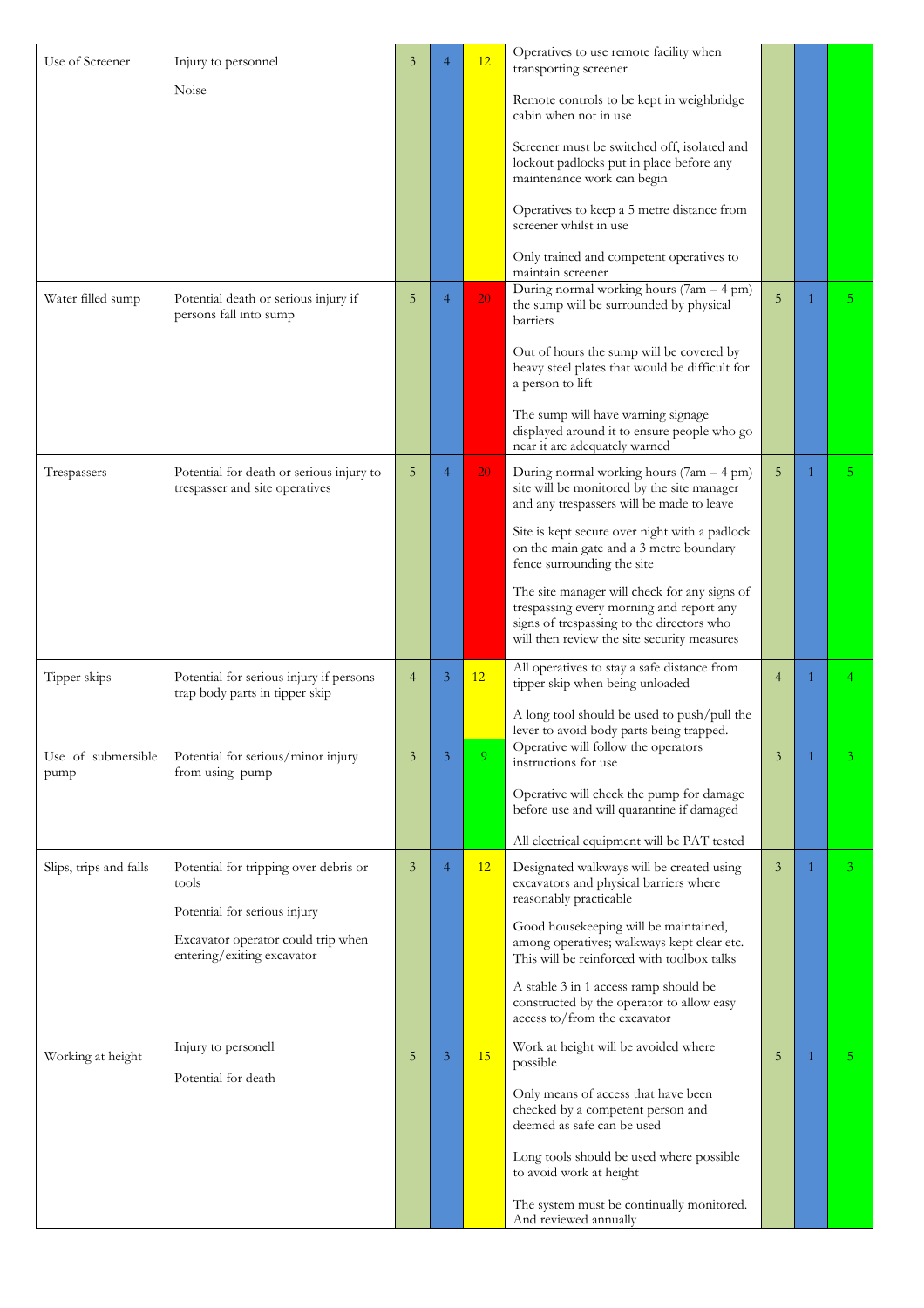| Hazardous<br>substances other<br>than asbestos                   | Potential for employees health being<br>affected                                                                      | $\overline{2}$ | 5              | 10        | Operatives will be briefed on the CoSHH<br>assessments during induction and agree to<br>work in accordance with them.<br>Appropriate PPE will be worn where<br>necessary.<br>Spill kits used where necessary                                                                                                                                                                                                                                                                              | $\overline{2}$ |                |    |
|------------------------------------------------------------------|-----------------------------------------------------------------------------------------------------------------------|----------------|----------------|-----------|-------------------------------------------------------------------------------------------------------------------------------------------------------------------------------------------------------------------------------------------------------------------------------------------------------------------------------------------------------------------------------------------------------------------------------------------------------------------------------------------|----------------|----------------|----|
| Uncovering of<br>material suspected<br>of containing<br>asbestos | Potential for exposure/contamination<br>of operatives and and the public.                                             | $\overline{4}$ | $\overline{4}$ | <b>16</b> | All excavator operatives to be minimum 1<br>day asbestos awareness trained and are to<br>work diligently.<br>All crusher operatives to be minimum one<br>day asbestos awareness trained.<br>Loads will be checked for asbestos before<br>being emptied.<br>If asbestos is suspected it will be assumed<br>to be asbestos and treated as such.<br>Any loads suspected of containing asbestos<br>will be quarantined until further analysis has<br>been carried out by a competent analyst. | $\overline{4}$ | 1              | 4  |
| Dust                                                             | Potential for harming health of<br>employees<br>Potential for harming health of<br>visitors<br>Nusiance to neighbours | 3              | 5              | 15        | Bi-weekly dust monitoring throughout site<br>& recording of findings<br>Damping down of working areas in dry<br>conditions<br>No residential properties within the<br>immediate vicinity<br>Road sweeper utilised for dust collection<br>FFP3 mask to be worn during dusty<br>operations                                                                                                                                                                                                  | 3              | 1              | 3. |
| Noise                                                            | Potentail for damaging hearing when<br>working with crusher.<br>Disruption to neighbours                              | 3              | 4              | 12        | Operatives to keep a distance of 5 metres<br>from crusher unless wearing hearing<br>protection.<br>No residential properties within the<br>immediate vicinity.<br>Crusher used only between 7.30am and<br>6pm.                                                                                                                                                                                                                                                                            | 3              | 1              | 3. |
| Accessing working<br>platforms                                   | Risk of falling<br>Risk of injury to employees                                                                        | $\overline{4}$ | $\overline{4}$ | 16        | Ramps to be constructed from suitable<br>'stable' material<br>Ramps to be no steeper than 1:3<br>Ramps to be $+1m$ the working area of the<br>plant utilising access ramp<br>Continuous monitoring of piles for stability<br>to be carried out by operatives working on<br>platforms                                                                                                                                                                                                      | $\overline{4}$ | $\overline{2}$ | 8  |
| Refuelling fuel<br>powered equipment                             | Harming the environment<br>Skin irritation<br>Fire                                                                    | $\overline{4}$ | 3              | 12        | Fuel to be stored in locked and bunded<br>tanks only<br>Spill kit to be located in immediate<br>proximity to fuel tanks<br>Nitrate gloves to be worn whilst refuelling<br>plant<br>No naked flames around fuelling area<br>Fire extinguishers to be within immediate<br>proximity                                                                                                                                                                                                         | $\overline{4}$ | 1              | 4  |